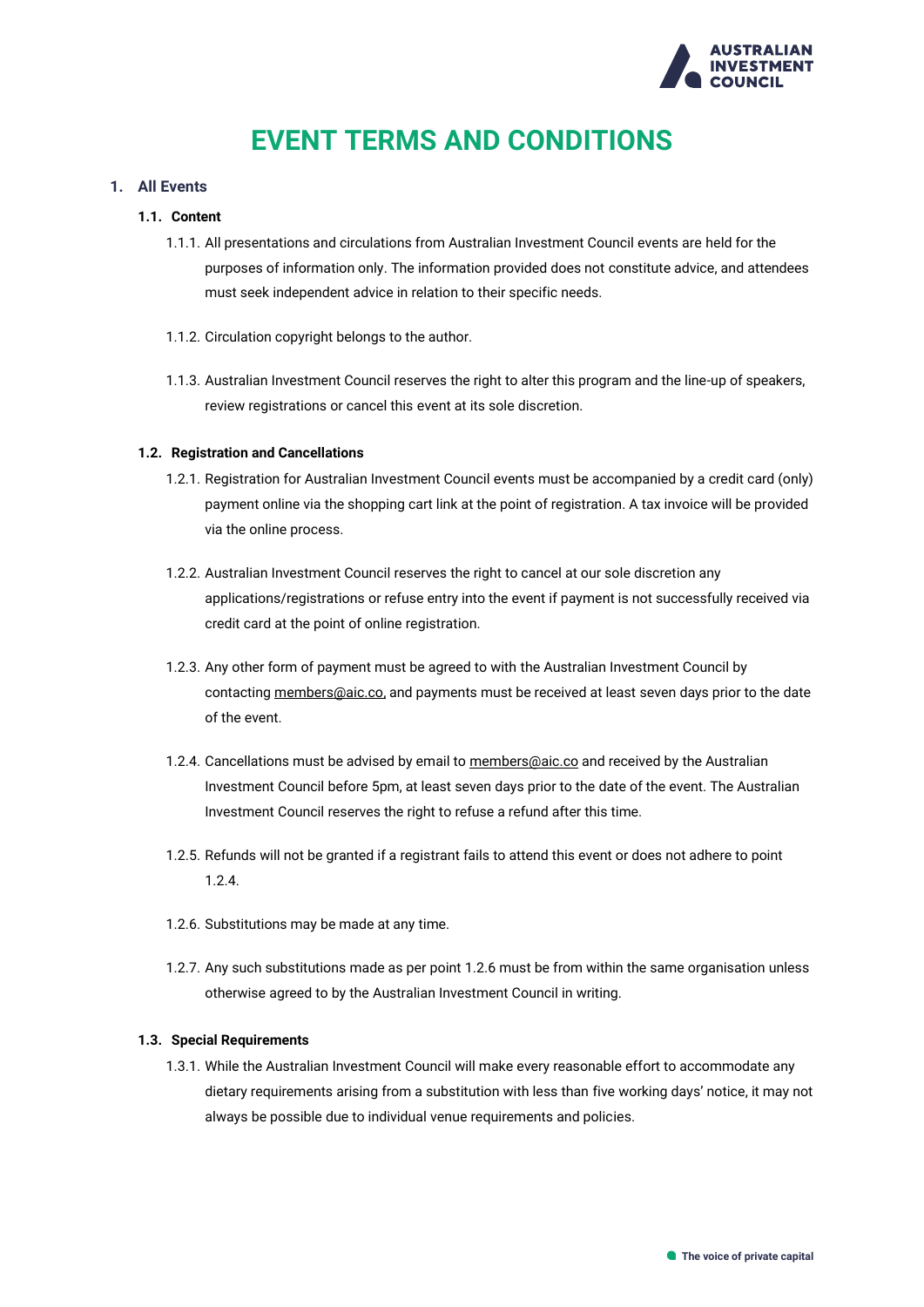## **Australian Investment Council Events Terms and Conditions**

### **1.4. Personal Information**

- 1.4.1. Registrants may have their names and contact details included on the delegate list which may be distributed to sponsors in relation to the specific event. If a delegate(s) does not wish to be listed in the delegate list, delegates must note this in their registration/application form's Special Needs field.
- 1.4.2. Australian Investment Council adheres to Federal Privacy Laws; our policy can be found at https://aic.co/AIC/Privacy-policy/AIC/Privacy-Policy---Disclaimer.aspx

### **2. Conference Specific Terms and Conditions**

### **2.1. Registration criteria and payments**

- 2.1.1. The Australian Investment Conference 2022 is a member's only conference. Attendees must be financial members of the Australian Investment Council for the current financial year at the time of registration and conference (14 & 15 September 2022).
- 2.1.2. Registration numbers per organisation are determined by the type of membership that you hold and are subject to availability.
	- 2.1.2.1. Small Corporate, Government and Emerging Funds memberships can send up to two paying registrants from their firm.
	- 2.1.2.2. Corporate level 2 memberships can send up to eight paying registrants from their firm.
	- 2.1.2.3. Corporate level 1 memberships can send up to ten paying registrants from their firm.
	- 2.1.2.4. Private Equity, Venture Capital and Private Credit Fund Managers can send an unlimited number of paying members, and Not-for-Profit super fund memberships can send an unlimited number of their fund employees (subject to capacity and availability).
	- 2.1.2.5. Institutional Investor members are eligible for two complimentary places and unlimited paying registrants thereafter.
	- 2.1.2.6. Partner members of the Australian Investment Council are covered under the terms of their individual, signed agreements. Please check these for your relevant allocation of delegates including your complimentary registrations.
- 2.1.3. Registrations are for the entire conference event and include all official activities from 14 to 15 September. Conference registration does not constitute or include hotel accommodation, transfers, or travel.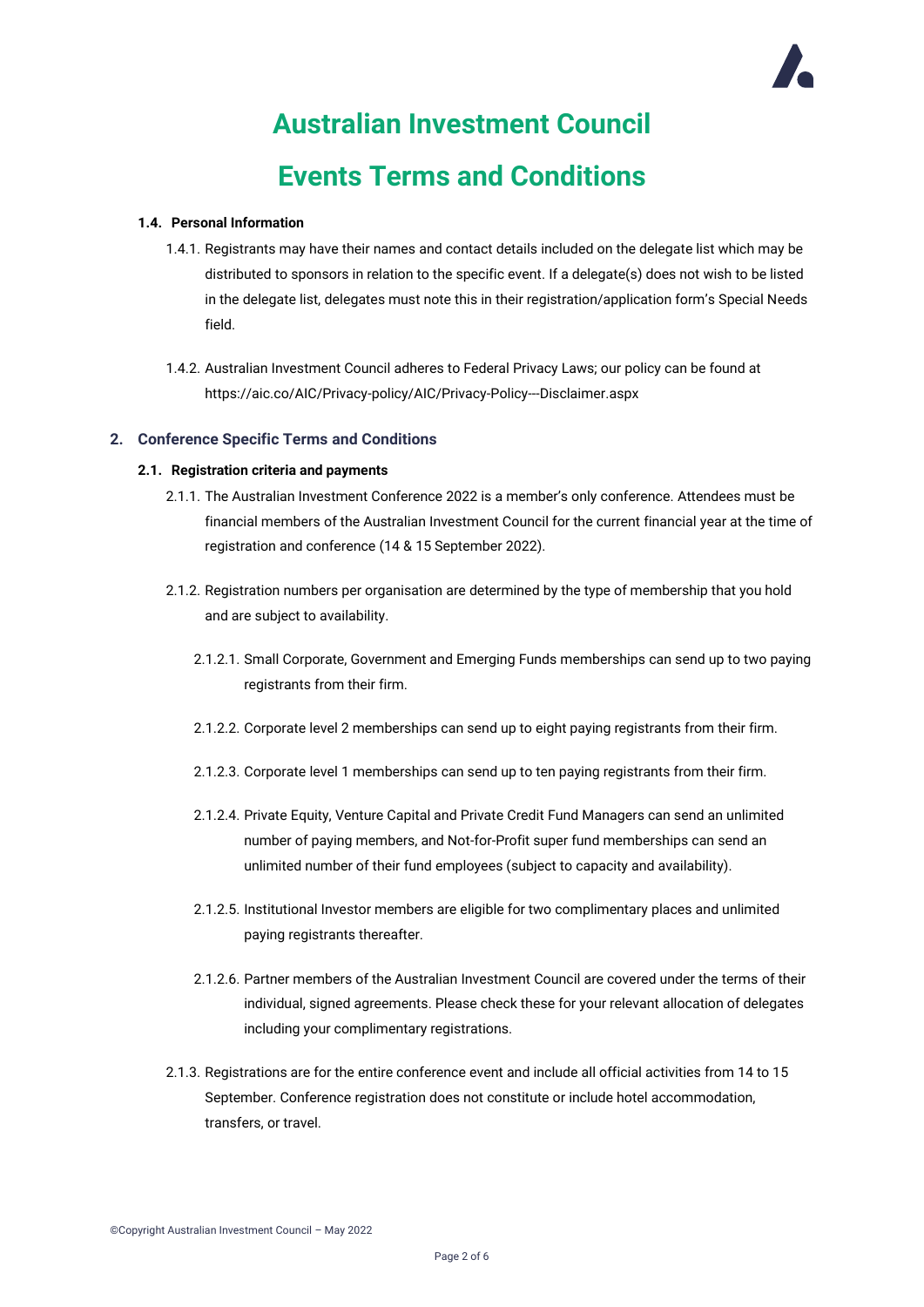## **Events Terms and Conditions**

- 2.1.4. Credit card payments are accepted via the online registration shopping cart (Visa, MasterCard, American Express and Diners accepted).
- 2.1.5. All registrations are subject to approval by the Australian Investment Council and can be reversed if company numbers attending exceed allowable allocations or the Conference is at critical capacity.
- 2.1.6. Upon registering and paying via credit card the attendee will automatically receive a tax invoice/receipt and confirmation by email.
- 2.1.7. Entry to the conference will be prevented If the attendee has not paid the conference fee and is not an employee of an organisation with a financial membership.
- 2.1.8. The Australian Investment Council reserves the right to refuse any registration at its sole discretion.
- 2.1.9. In the event that the conference is over-subscribed, the Australian Investment Council reserves the right to allocate places on the waitlist at its sole discretion.

### **2.2. Conference Attendee Requirements**

- 2.2.1. Nametags issued by the Australian Investment Council must be worn at all times during the conference, including at the official social events.
- 2.2.2. Sharing of name tags is not permitted.
- 2.2.3. Delegates agree not to stage any competing events such as golf, dinners, lunches, water sports, or non-Australian Investment Council endorsed activities during the published conference program timings.

#### **2.3. Substitutions and refunds**

- 2.3.1. Substitutions may only be made in favour of people from the same member firm.
- 2.3.2. Substitutions can only be made by requesting the change to the Australian Investment Council in writing by email and processed manually. Substitution requests should be emailed to: [members@aic.co](mailto:members@aic.co) in accordance with point 2.3.3.
- 2.3.3. Substitutions will not be accepted until 9am on Monday, 29th August 2022. These must be in writing, and profiles for the substitute delegate must be created via our website before the substitution will be accepted. All substitutions are free of charge.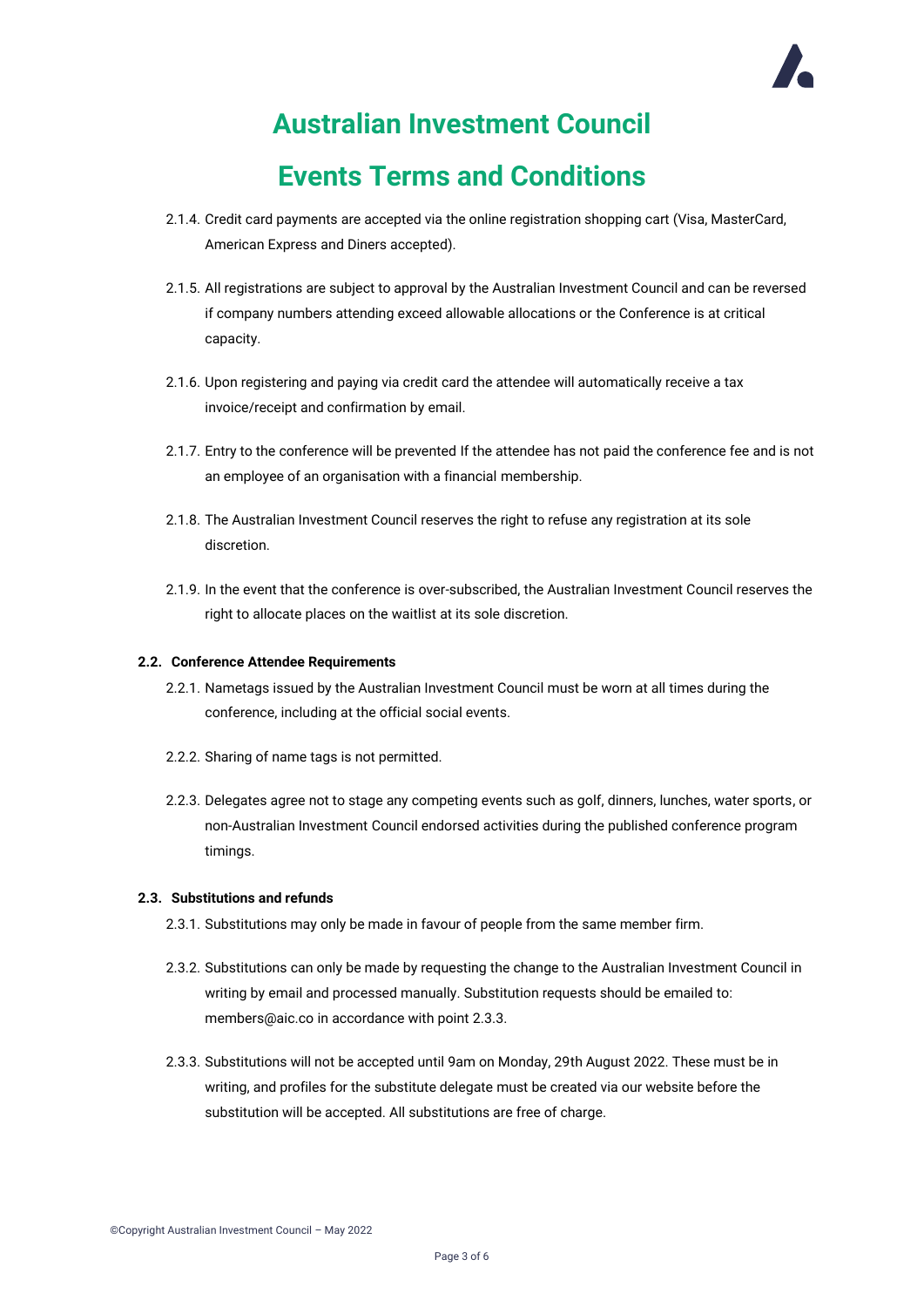## **Events Terms and Conditions**

- 2.3.4. Upon request in writing, refunds may be granted less an AUD\$120 including GST amendment fee up to 5pm (AEST) Wednesday 24th August 2022.
- 2.3.5. No refunds will be granted after 5pm (AEST) Wednesday 24th August 2022.
- 2.3.6. Australian Investment Council cannot be held liable for any costs or expenses of whatever nature (such as hotel and transportation costs and expenses) incurred in connection with the conference for any participant who is prevented from attending for any reason (such as, but not limited to, illness).

#### 2.4. **COVID-19 and Government Requirements and Regulations**

- 2.4.1. If you are impacted by a government order related to movement or travel as a result of the COVID-19 pandemic or any other pandemic, your registration may be transferred to another person in your organisation who is not affected by these government restrictions and is able to attend the conference in person by providing at least 24 hours' notice to the Council prior to the scheduled event commencement. The Council reserves the right to request supporting evidence supporting the request.
- 2.4.2. If you notify the Council at least 24 hours prior to the event commencement that you are diagnosed with COVID-19, you may choose to obtain a credit voucher for the benefit of you or your organisation and which can be used towards a future Council event. The Council reserves the right to request proof of your positive diagnosis through a positive PCR test or officially supervised RAT test in order to process your credit voucher.
- 2.4.3. If the event is cancelled by the Council due to a government restriction or other regulatory action, formal or informal, recommended or otherwise within the sole discretion of the Council, we will organise for your registration to be transferred to the rescheduled date.
- 2.4.4. A registered delegate is responsible for their travel and accommodation arrangements and cancellations. The Council will not take any responsibility for individual bookings under any circumstance. It is the responsibility of the delegate to ensure that they check all COVID-19 related cancellation terms and conditions with any vendors, and applicable insurances, before making any arrangements.
- 2.4.5. It is the responsibility of delegates to be familiar with the relevant state, territory and federal government rules and regulations around the requirements for COVID-19 vaccinations, maskwearing and other obligations in place at the time of your intended conference attendance. Failure to comply with such restrictions and which has the effect of you being unable to attend the conference (for example by being unable to travel to or enter the venue) is at the sole cost of the registered delegate.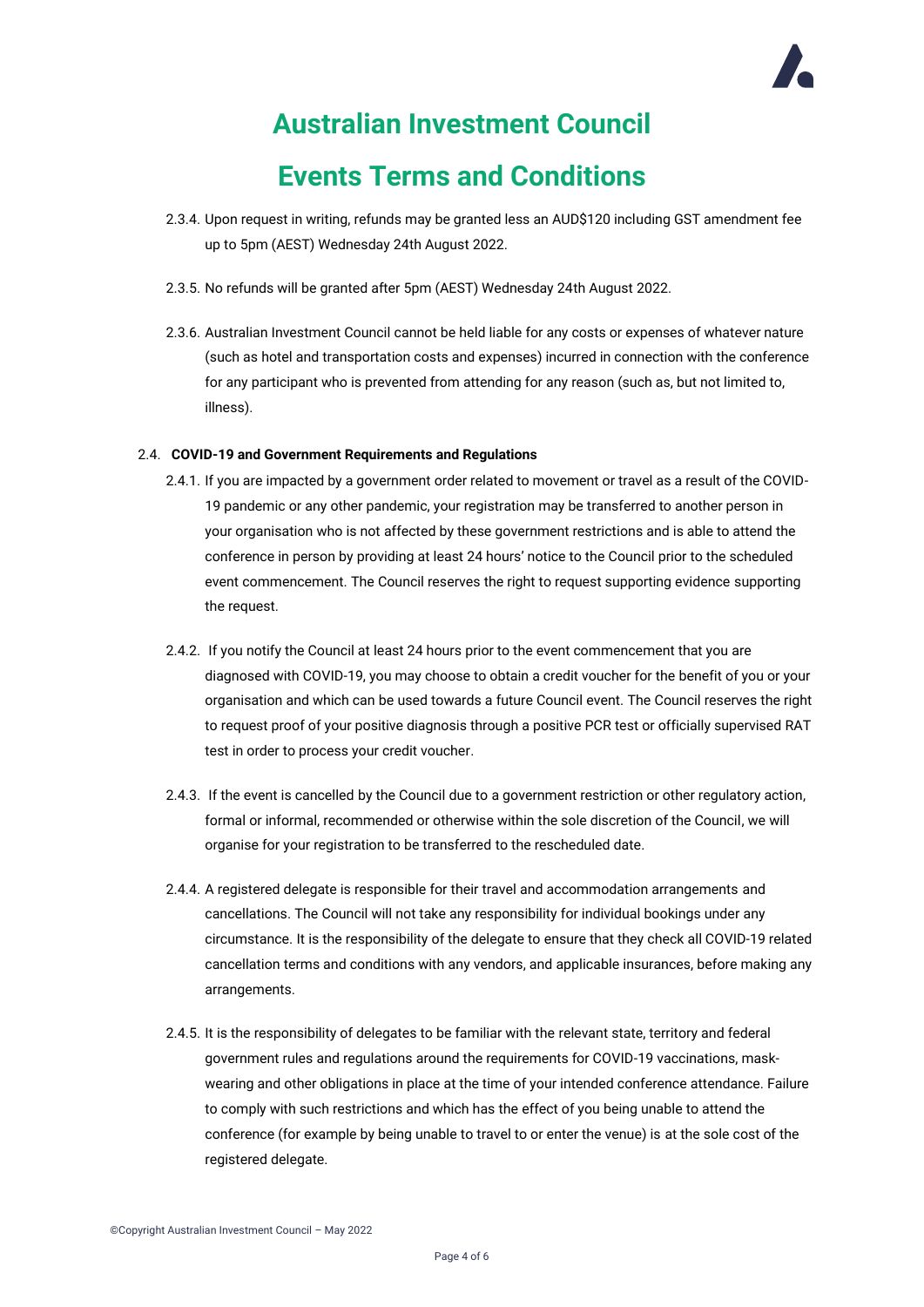## **Events Terms and Conditions**

### *2.5.* **Social Events**

### *Optional activities taking place on Tuesday, 13 September 2022*

- 2.5.1. Each social event must have a minimum of 15 persons to proceed.
- 2.5.2. No cancellations or refunds will be accepted after 5pm AEST on Wednesday, 24 August 2022.
- 2.5.3. Both golf and networking cruise options include a networking dinner on the night of Tuesday, 13 September 2022. These additional activity packages (I.e., golf + dinner OR cruise + dinner) cannot be booked as a separate activities.
- 2.5.4. It is the responsibility of the attending delegate to either bring their golf clubs or hire clubs from the venue.

### **2.6. Accommodation**

- 2.6.1. Bookings for accommodation are separate from the conference and do not constitute a conference registration.
- 2.6.2. It is strongly advised that you have a valid conference registration confirmed prior to booking your accommodation.
- 2.6.3. Australian Investment Council has negotiated special rates at selected hotels for registered conference attendees only. The registration confirmation email will include a link to the selected hotel registration page. Bookings and all arrangements at the hotels are at the complete discretion of the registered delegate and the hotel. Australian Investment Council plays no role in hotel bookings and does not receive commissions.
- 2.6.4. Attendees are asked to book their accommodation and make enquiries directly through the participating hotels.
- 2.6.5. Prices listed are per room, per night in Australian Dollars and are room only rates unless otherwise specified.
- 2.6.6. Credit card details are required to secure your accommodation booking and may be charged by the hotel in accordance with their deposit or cancellation policy. Please check each hotel's terms and conditions, including any Covid related policies.
- 2.6.7. Substitutions may not be possible, and attendees are advised to confirm each hotel's policy prior to making a booking.